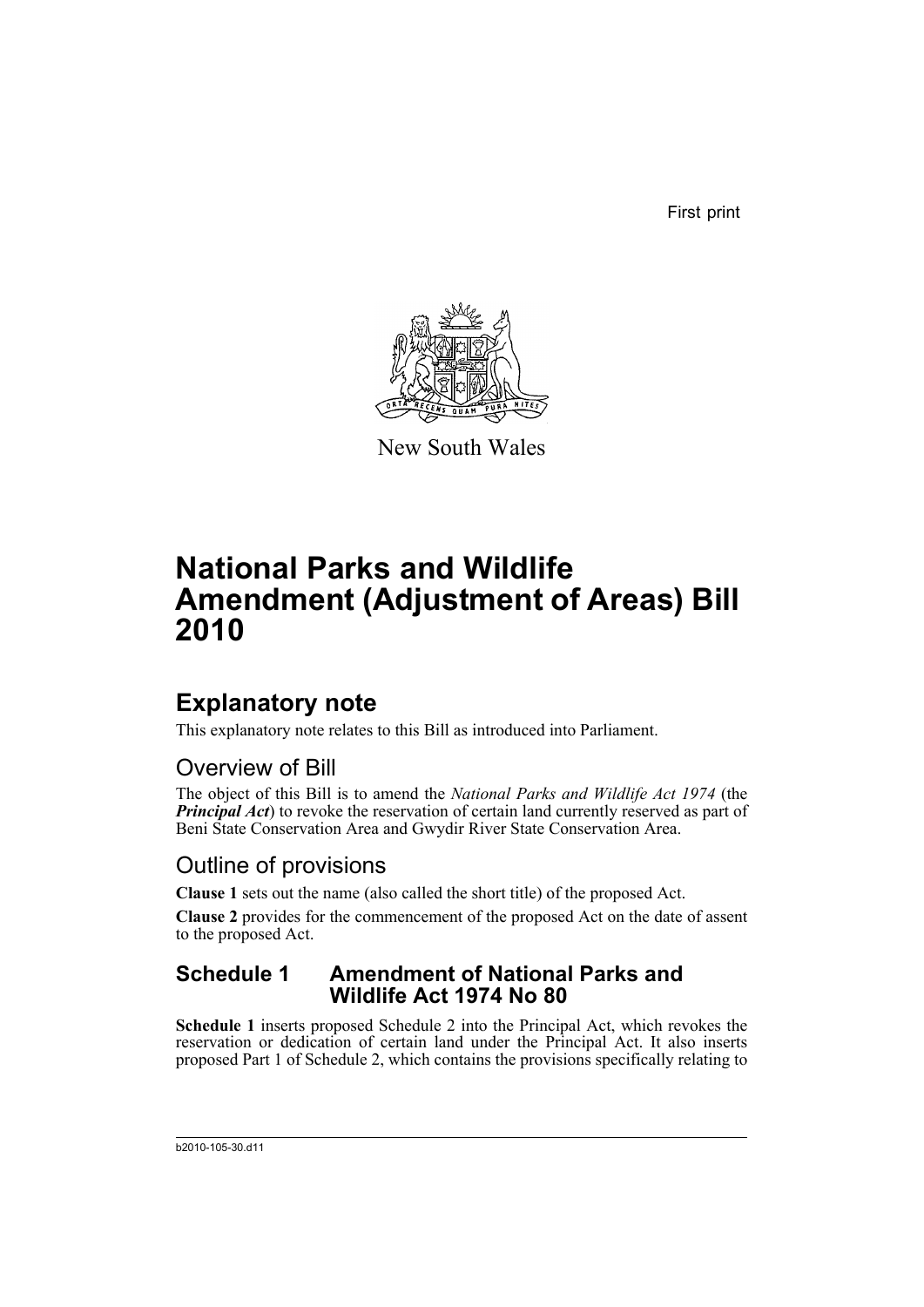Explanatory note

the proposed Act. Proposed clause 1 of Schedule 2 revokes the reservation of land that is part of Beni State Conservation Area (being approximately 1.47 hectares) and vests that land in Dubbo City Council.

Proposed clause 2 of Schedule 2 revokes the reservation of land that is part of Gwydir River State Conservation Area (being approximately 140 hectares) and vests that land in the State Water Corporation. However, proposed clause 2 (3) of Schedule 2 provides that the revocation and vesting do not have effect until a day appointed by the Minister by notice published in the Gazette. Proposed clause  $2(4)$  and (5) of Schedule 2 provide that the Minister must not publish such a notice until other land has been transferred into the national park estate as compensation for the excision of the land within Gwydir River State Conservation Area.

#### **Schedule 2 Amendment of Native Title (New South Wales) Act 1994 No 45**

**Schedule 2** makes a consequential amendment to section 104A of the *Native Title (New South Wales) Act 1994*, which saves native title rights and interests with respect to the vesting of land in state conservation areas.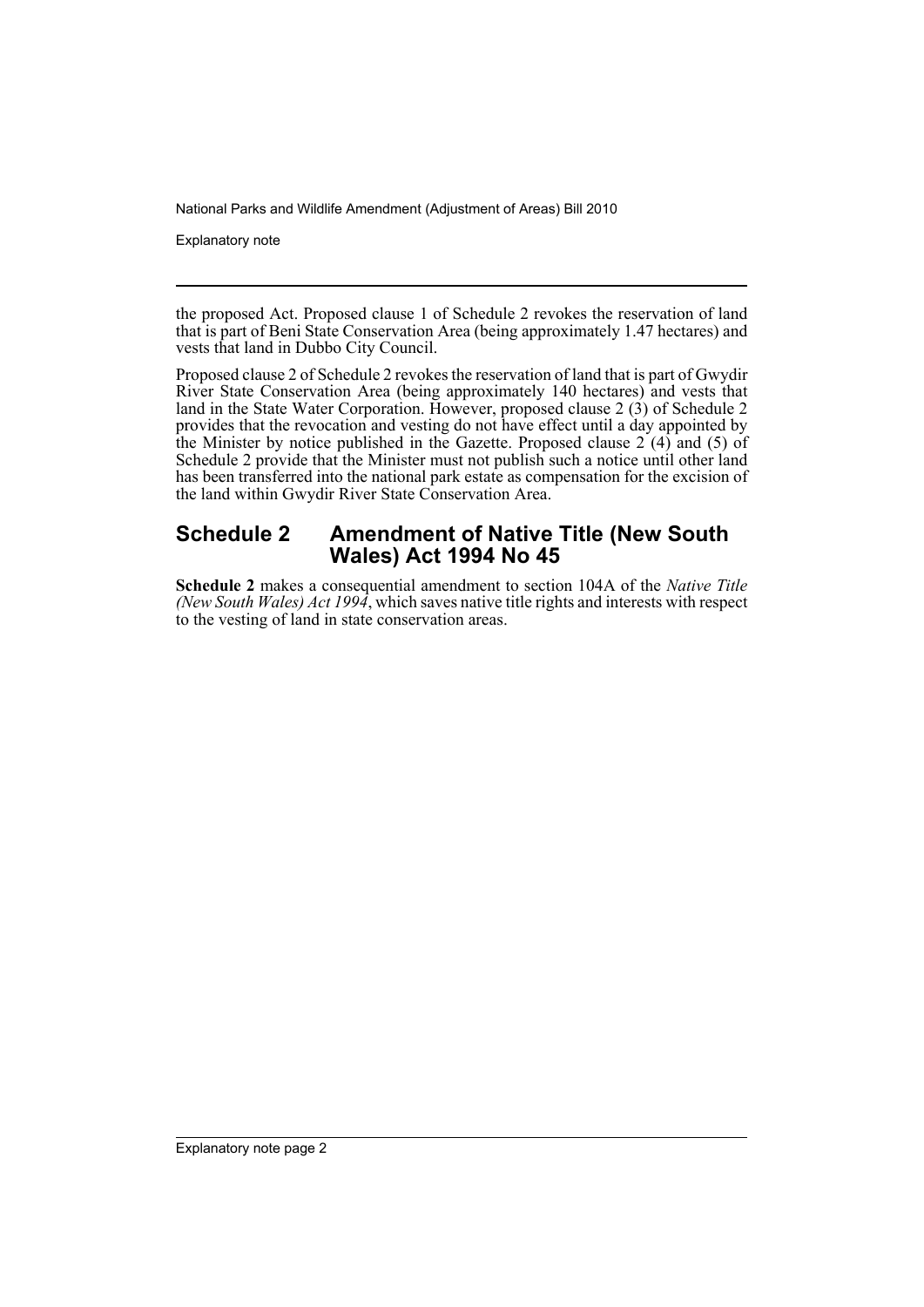First print



New South Wales

# **National Parks and Wildlife Amendment (Adjustment of Areas) Bill 2010**

### **Contents**

|               |                                                            | Page |
|---------------|------------------------------------------------------------|------|
|               | Name of Act                                                |      |
| $\mathcal{P}$ | Commencement                                               | 2.   |
| Schedule 1    | Amendment of National Parks and Wildlife Act 1974 No 80    | - 3  |
| Schedule 2    | Amendment of Native Title (New South Wales) Act 1994 No 45 |      |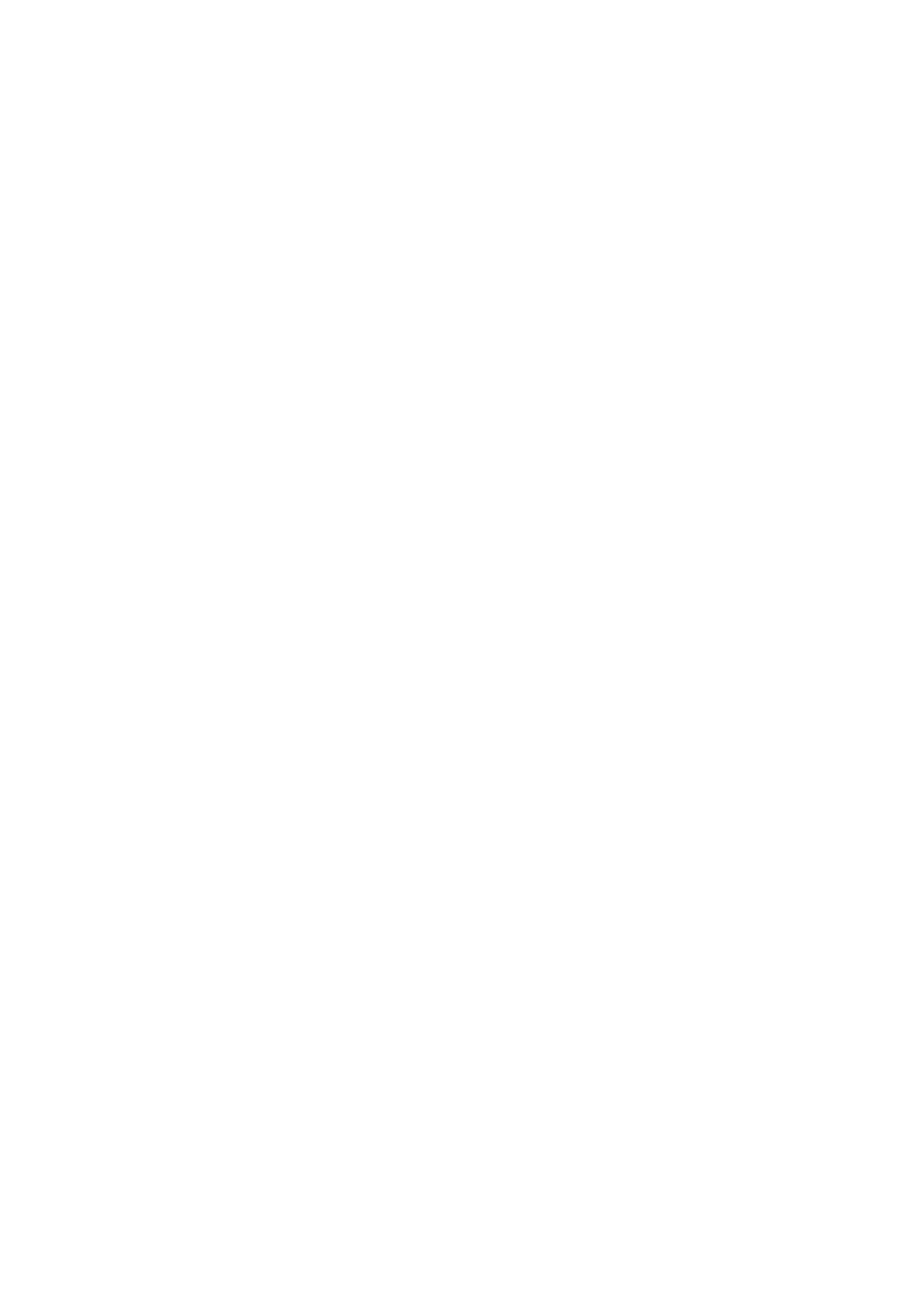

New South Wales

# **National Parks and Wildlife Amendment (Adjustment of Areas) Bill 2010**

No , 2010

#### **A Bill for**

An Act to amend the *National Parks and Wildlife Act 1974* to revoke the reservation of certain land currently reserved as part of Beni State Conservation Area and Gwydir River State Conservation Area.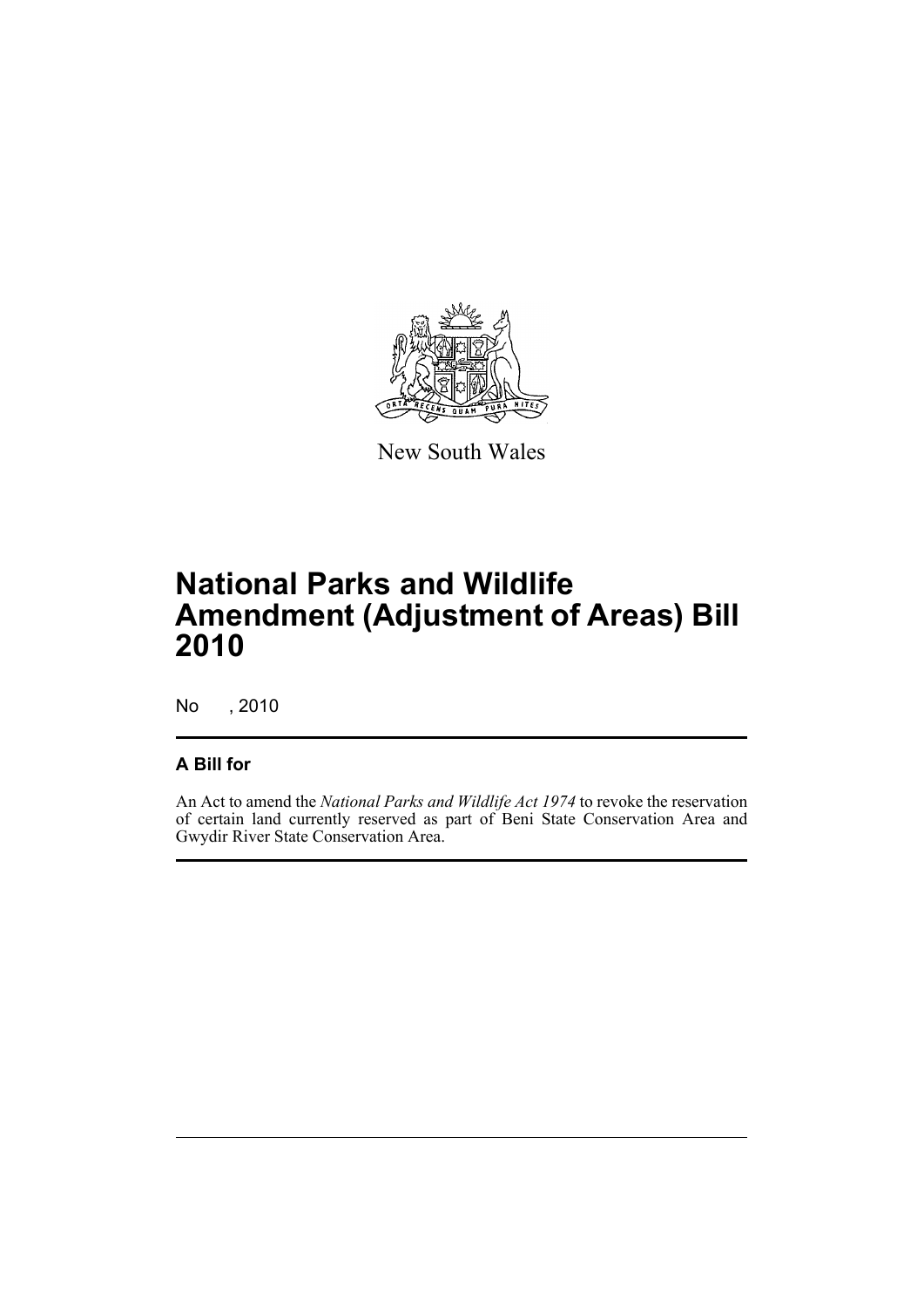<span id="page-5-1"></span><span id="page-5-0"></span>

| The Legislature of New South Wales enacts:                                                  | 1                   |
|---------------------------------------------------------------------------------------------|---------------------|
| Name of Act                                                                                 |                     |
| This Act is the National Parks and Wildlife Amendment (Adjustment of<br>Areas) $Act 2010$ . | 3<br>$\overline{4}$ |
| Commencement                                                                                |                     |
| This Act commences on the date of assent to this Act.                                       | 6                   |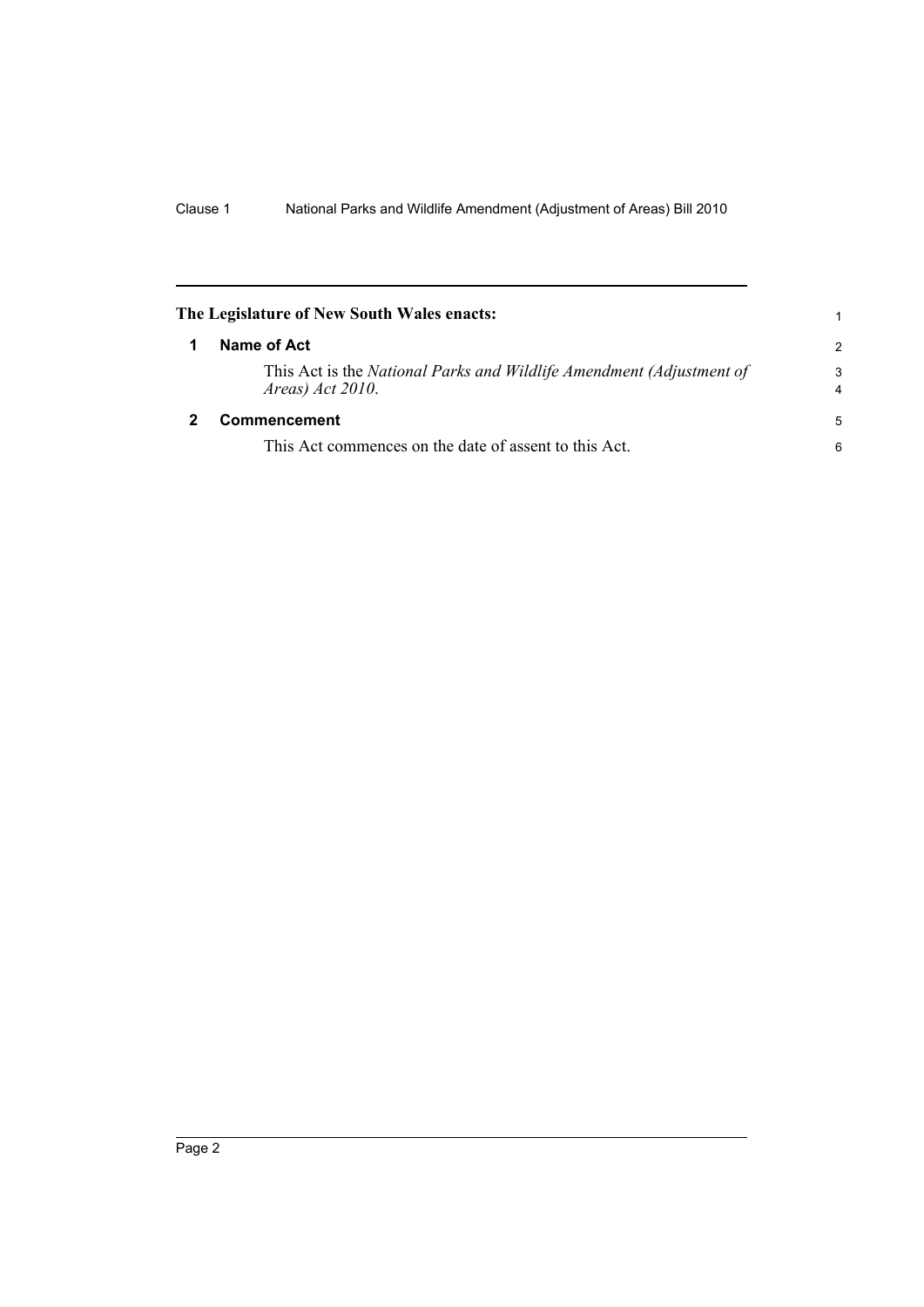Amendment of National Parks and Wildlife Act 1974 No 80 Schedule 1

<span id="page-6-0"></span>

| <b>Schedule 1</b> |                   |                   | <b>Amendment of National Parks and</b><br>Wildlife Act 1974 No 80                                                                                                                                                                                                                                                       |                            |
|-------------------|-------------------|-------------------|-------------------------------------------------------------------------------------------------------------------------------------------------------------------------------------------------------------------------------------------------------------------------------------------------------------------------|----------------------------|
|                   |                   | <b>Schedule 2</b> | Insert before Schedule 3:                                                                                                                                                                                                                                                                                               | 3<br>4                     |
|                   | <b>Schedule 2</b> |                   | <b>Revocation of reservation or</b><br>dedication of certain land                                                                                                                                                                                                                                                       | 5<br>6                     |
|                   | Part 1            |                   | <b>Revocations under the National Parks and</b><br><b>Wildlife Amendment (Adjustment of Areas)</b><br><b>Act 2010</b>                                                                                                                                                                                                   | 7<br>8<br>9                |
|                   | 1                 |                   | <b>Revocation in Beni State Conservation Area</b>                                                                                                                                                                                                                                                                       | 10                         |
|                   |                   | (1)               | The reservation under this Act as state conservation area of land<br>within Lot 2, DP 1155597, being part of Beni State Conservation<br>Area, is revoked.                                                                                                                                                               | 11<br>12<br>13             |
|                   |                   | (2)               | On the revocation of the reservation as state conservation area of<br>land described in subclause (1), that land is vested in Dubbo City<br>Council for an estate in fee simple, freed and discharged from all<br>trusts, obligations, estates, interests, rights of way or other<br>easements.                         | 14<br>15<br>16<br>17<br>18 |
|                   | $\mathbf{2}$      |                   | Revocation in Gwydir River State Conservation Area                                                                                                                                                                                                                                                                      | 19                         |
|                   |                   | (1)               | The reservation under this Act as state conservation area of land<br>within Lot 3, DP 1156300, being part of Gwydir River State<br>Conservation Area, is revoked.                                                                                                                                                       | 20<br>21<br>22             |
|                   |                   | (2)               | On the revocation of the reservation as state conservation area of<br>land described in subclause (1), that land is vested in the State<br>Water Corporation for an estate in fee simple, freed and<br>discharged from all trusts, obligations, estates, interests, rights of<br>way or other easements.                | 23<br>24<br>25<br>26<br>27 |
|                   |                   | (3)               | The revocation and vesting referred to in this clause do not have<br>effect until a day appointed by the Minister by notice published<br>in the Gazette.                                                                                                                                                                | 28<br>29<br>30             |
|                   |                   | (4)               | The Minister must not publish a notice under subclause (3) unless<br>other land has been transferred into the national park estate as<br>compensation for the excision of the land described in<br>subclause (1) (being other land that is, in the opinion of the<br>Minister, of equal or greater conservation value). | 31<br>32<br>33<br>34<br>35 |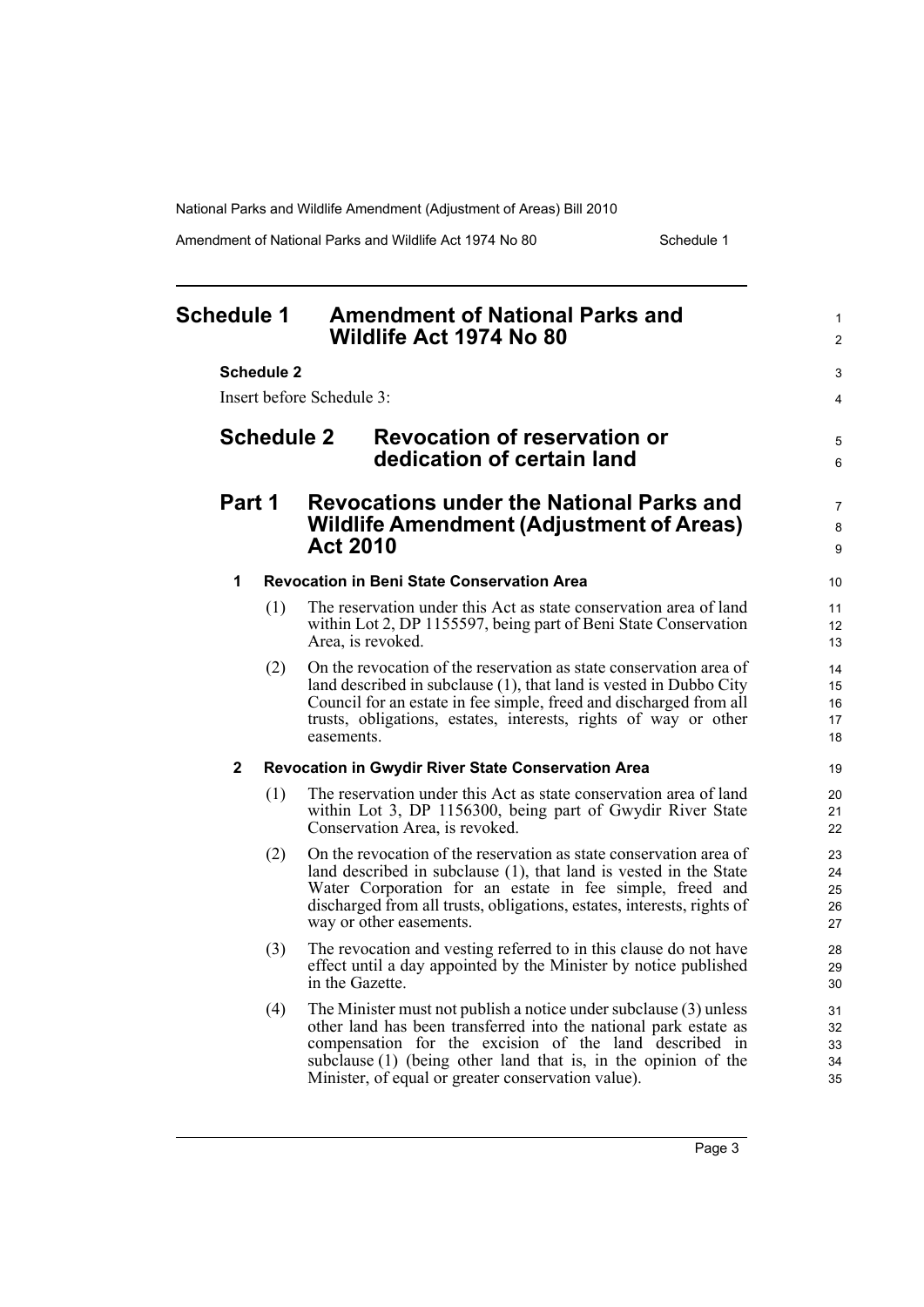- Schedule 1 Amendment of National Parks and Wildlife Act 1974 No 80
	- (5) For the purposes of subclause (4), the national park estate comprises land reserved under this Act or land acquired by the Minister under Part 11 of this Act for the purposes of its reservation under this Act.